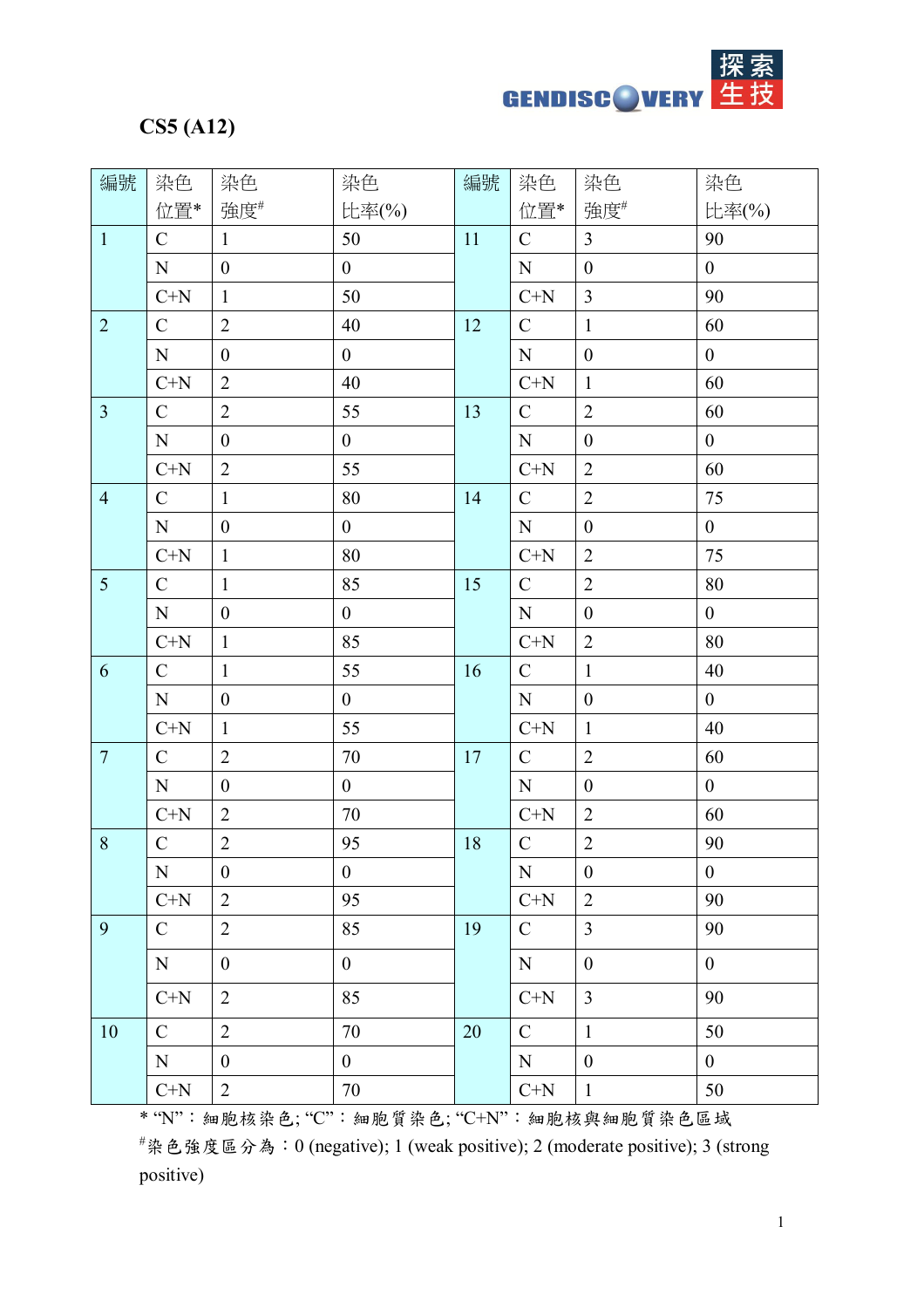**GENDISCOVERY** 

## **CS5 (A12)**

| 編號 | 染色            | 染色               | 染色               | 編號 | 染色            | 染色               | 染色               |
|----|---------------|------------------|------------------|----|---------------|------------------|------------------|
|    | 位置*           | 強度#              | 比率(%)            |    | 位置*           | 強度#              | 比率(%)            |
| 21 | $\mathbf C$   | $\overline{2}$   | 65               | 31 | $\mathcal{C}$ | $\mathbf{1}$     | 70               |
|    | ${\bf N}$     | $\boldsymbol{0}$ | $\boldsymbol{0}$ |    | ${\bf N}$     | $\boldsymbol{0}$ | $\boldsymbol{0}$ |
|    | $C+N$         | $\overline{2}$   | 65               |    | $C+N$         | $\mathbf{1}$     | 70               |
| 22 | $\mathcal{C}$ | $\mathbf{1}$     | 70               | 32 | $\mathcal{C}$ | $\overline{2}$   | 90               |
|    | $\mathbf N$   | $\boldsymbol{0}$ | $\boldsymbol{0}$ |    | ${\bf N}$     | $\boldsymbol{0}$ | $\overline{0}$   |
|    | $C+N$         | $\mathbf{1}$     | 70               |    | $C+N$         | $\overline{2}$   | 90               |
| 23 | $\mathbf C$   | $\mathbf{1}$     | 90               | 33 | $\mathbf C$   | $\overline{2}$   | 90               |
|    | ${\bf N}$     | $\boldsymbol{0}$ | $\boldsymbol{0}$ |    | ${\bf N}$     | $\boldsymbol{0}$ | $\boldsymbol{0}$ |
|    | $C+N$         | $\mathbf{1}$     | 90               |    | $C+N$         | $\overline{2}$   | 90               |
| 24 | $\mathbf C$   | $\overline{2}$   | 90               | 34 | $\mathcal{C}$ | $\overline{3}$   | 100              |
|    | ${\bf N}$     | $\boldsymbol{0}$ | $\boldsymbol{0}$ |    | ${\bf N}$     | $\boldsymbol{0}$ | $\boldsymbol{0}$ |
|    | $C+N$         | $\overline{2}$   | 90               |    | $C+N$         | $\overline{3}$   | 100              |
| 25 | $\mathcal{C}$ | $\overline{2}$   | 80               | 35 | $\mathcal{C}$ | $\overline{3}$   | 85               |
|    | ${\bf N}$     | $\boldsymbol{0}$ | $\boldsymbol{0}$ |    | ${\bf N}$     | $\boldsymbol{0}$ | $\overline{0}$   |
|    | $C+N$         | $\overline{2}$   | 80               |    | $C+N$         | $\overline{3}$   | 85               |
| 26 | $\mathcal{C}$ | $\overline{2}$   | 85               | 36 | $\mathcal{C}$ | $\overline{2}$   | 90               |
|    | ${\bf N}$     | $\boldsymbol{0}$ | $\overline{0}$   |    | ${\bf N}$     | $\boldsymbol{0}$ | $\overline{0}$   |
|    | $C+N$         | $\overline{2}$   | 85               |    | $C+N$         | $\overline{2}$   | 90               |
| 27 | $\mathcal{C}$ | $\overline{2}$   | 40               | 37 | $\mathbf C$   | $\overline{3}$   | 95               |
|    | ${\bf N}$     | $\boldsymbol{0}$ | $\boldsymbol{0}$ |    | ${\bf N}$     | $\boldsymbol{0}$ | $\boldsymbol{0}$ |
|    | $C+N$         | $\overline{2}$   | 40               |    | $C+N$         | $\overline{3}$   | 95               |
| 28 | $\mathcal{C}$ | $\mathfrak{Z}$   | 80               | 38 | $\mathcal{C}$ | $\mathfrak{Z}$   | 100              |
|    | ${\bf N}$     | $\boldsymbol{0}$ | $\boldsymbol{0}$ |    | ${\bf N}$     | $\boldsymbol{0}$ | $\boldsymbol{0}$ |
|    | $C+N$         | $\overline{3}$   | $80\,$           |    | $C+N$         | $\overline{3}$   | 100              |
| 29 | $\mathbf C$   | $\overline{2}$   | 70               | 39 | $\mathbf C$   | $\overline{3}$   | 95               |
|    | N             | $\boldsymbol{0}$ | $\boldsymbol{0}$ |    | ${\bf N}$     | $\boldsymbol{0}$ | $\overline{0}$   |
|    | $C+N$         | $\overline{2}$   | 70               |    | $C+N$         | $\overline{3}$   | 95               |
| 30 | $\mathbf C$   | $\overline{2}$   | 90               | 40 | $\mathbf C$   | $\overline{3}$   | 95               |
|    | N             | $\boldsymbol{0}$ | $\overline{0}$   |    | ${\bf N}$     | $\boldsymbol{0}$ | $\overline{0}$   |
|    | $C+N$         | $\overline{2}$   | 90               |    | $C+N$         | $\overline{3}$   | 95               |

\* "N":細胞核染色; "C":細胞質染色; "C+N":細胞核與細胞質染色區域

#染色強度區分為:0 (negative); 1 (weak positive); 2 (moderate positive); 3 (strong positive)